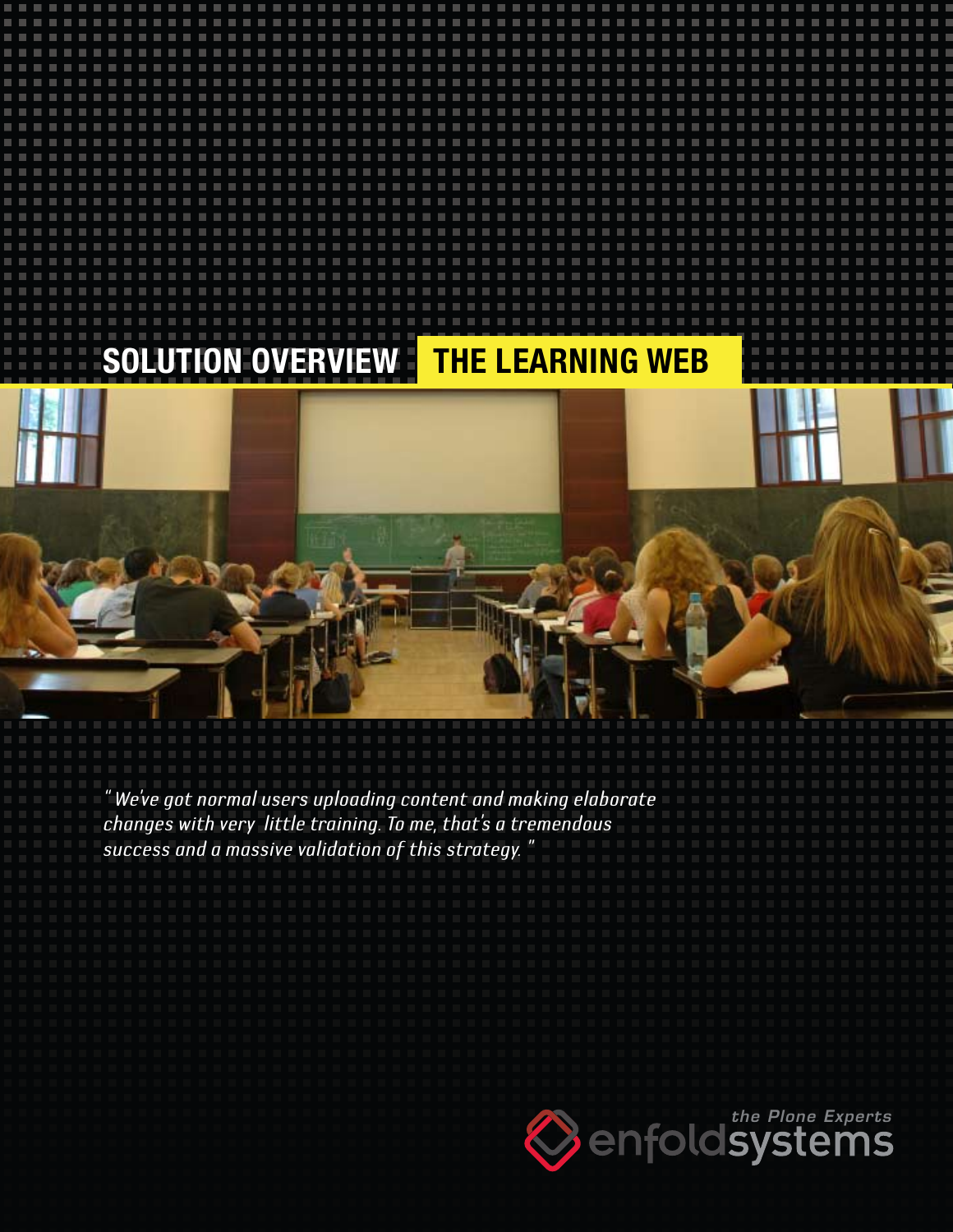## **The Learning Web**

**The Learning Web is the faculty Web publishing system that helps you:**

- **• Meet state requirements regarding public access to course information.**
- **• Empower faculty members to post and manage their own Web content.**
- **• Save time and money.**
- **• Evolve with changing needs.**

*"We self-registered over 700 faculty members, the majority of them first-time users, in a little over six weeks with little more than a couple of short videos and a single page of instructions. This application has become the mainstay of our House Bill 2504 compliance effort and we are now fielding requests from groups that are not required to post anything under the legislation, but who are wanting to use the system for their own content creation. Additionally, we have discovered that many of our existing users have gone much further than the minimum that the law requires and are building out their pages with minimal or no additional training."*

#### *Tom Haymes*

*Director, Technology and Instructional Computing*

*Houston Community College Northwest*



### **Meet state requirements regarding public access to course information**

In 2009, the Texas Legislature passed House Bill 2504, requiring all public colleges and universities to make a syllabus and curriculum vitae publicly available on the Web for each credit course offered. To meet these new requirements, many institutions have scrambled and improvised to publish this information to a Website, often with limited success.

The Learning Web is a long-term solution that streamlines the process of fulfilling these new state requirements by helping you create and maintain a public Web site for faculty instructional content.

- **• Easily post the syllabus and instructor's curriculum vitae for every course, and update them quickly when they change.**
- **• Make the required information accessible from your institution's home page with a maximum of three clicks.**
- **• Make content fully searchable by keywords, phrases and within files.**

### **See it at work**

- **• Houston Community College Learning Web http://learning.hccs.edu/**
- **• Video Demonstrations http://learning.hccs.edu/support**
	- **– Account Setup**
	- **• Register for a New Learning Web Account**
	- **• Edit Your Profile and CV**
	- **– Basic Use**
	- **• Add a Course and Syllabus**
	- **• Add Additional Courses**
	- **• Add Multiple Syllabi to a Course**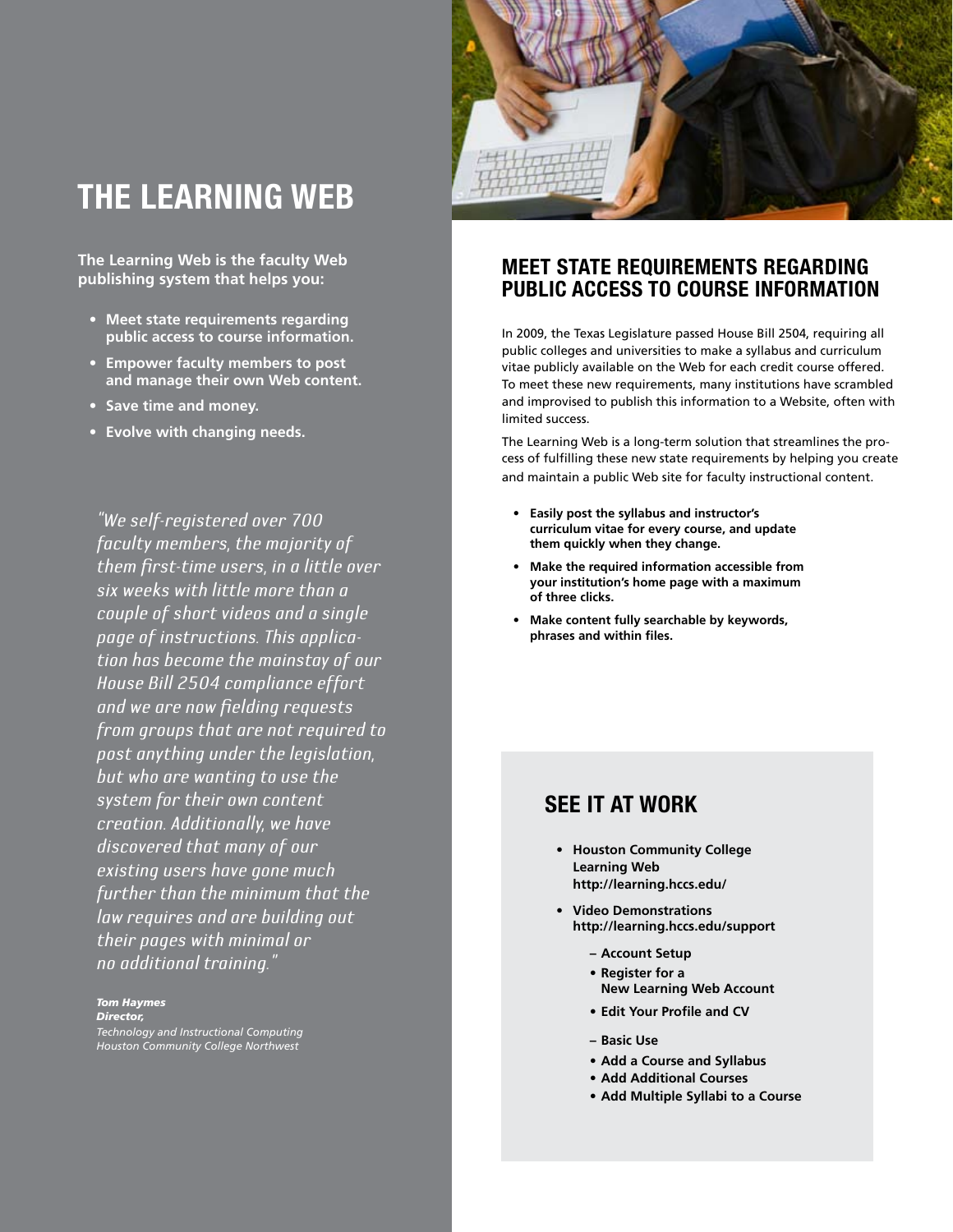

Many faculty members want to post their own instructional content to the Web. Yet they fail to use the technology provided to them because it takes too much time to learn and is too difficult to adapt to their specific needs.

The Learning Web makes posting content easy for faculty members because it's based on Plone, an established, award-winning, free and open-source Web content management system that's been actively improved by hundreds of developers with usability input from countless users since the project's founding in 2001. Onto this base and with faculty members' input, professional educational technologists have added tools specifically designed to address the unique needs of college and university educators.

- **• Give faculty members the ability to log in with the user names and passwords they already have by integrating the Learning Web with your existing identity management and directory systems.**
- **Provide every faculty member with a Faculty Portfolio, a public Web presence where they can publish professional and course-related content through an intuitive, easy-to-use interface. The Faculty Portfolio includes tools to automate the posting of state-required curriculum vitae and syllabi and to aid with other kinds of content, including documents, events, images, links and readings.**
- **Faculty members can post and manage content from their offices, home or on the road – anywhere they have access to an Internet-connected Web browser.**

### **Save time and money**

- **• The Learning Web is open-source software: free of charge for you to try and use.**
- **• The Learning Web is ready to go as a faculty Web site and content management system that meets Texas' new state requirements. Have it up and running with minimal configuration.**
- **• The Learning Web can run alongside your institution's current Websites. There's no need to redesign and rebuild existing pages and navigation schemes.**
- **The Learning Web requires minimal support and training, as proven by hundreds of users at Houston Community College campuses.**

## **Evolve with changing needs**

The Learning Web is open-source software. Unlike with a proprietary system, which locks you to a single vendor and the features the vendor chooses to provide, you're free to adapt the Learning Web to your own unique needs, as are the other institutions that use it. As the community of colleges and universities using Learning Web grows, you can expect the most useful improvements to be contributed back to the project for the benefit of all.

## **Implement with expert help**

#### **Consulting**

Get advice on Learning Web–related technical matters, such as hardware and software requirements, systems integration and security.

#### **Customization & Integration**

Adapt the Learning Web to function according to your organization's unique needs and integrate with your existing information systems.

#### **Hosting**

We provide dedicated, high-availability server options that are fully monitored, supported and maintained by Enfold Systems' Plone experts.

#### **Support**

Ensure that technical expertise is available to troubleshoot issues and answer your Learning Web–related questions.

## **Get started today**

To learn more about The Learning Web and Enfold Systems, please visit http://www.enfoldsystems.com/solutions/the-learning-web

Contact us sales@enfoldsystems.com 713-942-2377, option 2

*More about Enfold Systems on back*